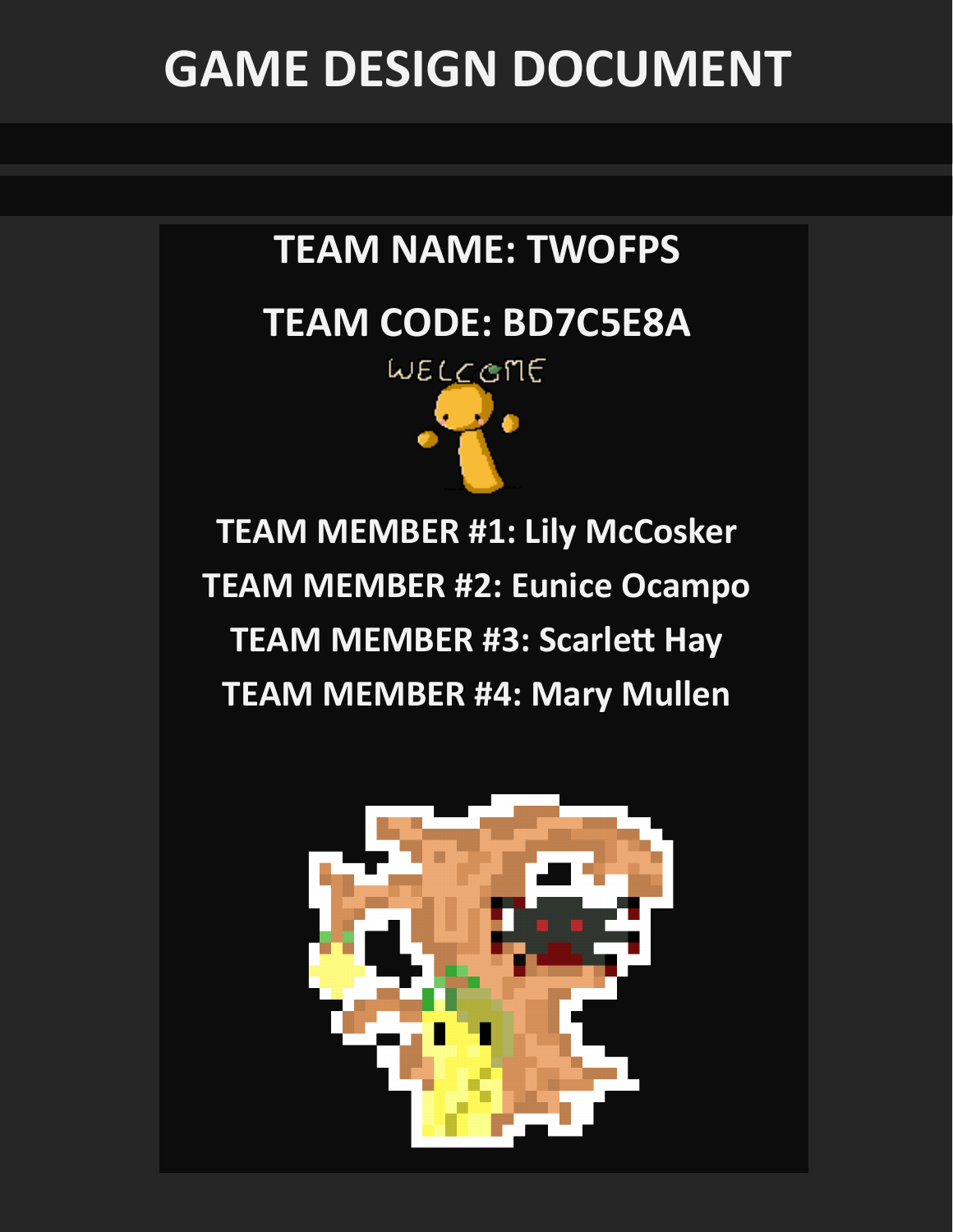# **GAME OVERVIEW**

### **TITLE**

**The title of our game is Arachnophobia. This gives the audience a vague idea about the theme of the game. Obviously, the game is going to include spiders or just mention a fear of spiders. Also, 'arachnophobia' could be relatable to some of the people who pass by the game online, which could persuade them to play the game.**

#### **GAME-DESCRIPTION**

**The game is intended to be a text adventure style game (similar to choose your own adventure) with occasional "mini games" that the player will have to beat to progress. In the game's story line, the player will be presented with decisions to be made, plot twists and the occasional easter egg. Arachnophobia is targeted toward teenagers 10+ in age to better understand the story line, as well as the various references and jokes that will appear quite frequently.** 

### **AUDIENCE**

**The game, Arachnophobia, is targeted toward teenagers of ages 10+ although it should be suitable for all ages. This is because at around this age, they will better understand the various jokes/references that appear not so rarely in the game. Also, adults probably would not enjoy this game as much as children do because of its childish themes and graphics.**

What?! A-Are you sure you can pull this off, anon?

Avoid spikes from the ceiling and small spider. Well....good luck..?



(Game may not load straight away, please wait a few

continue (put in code 5)

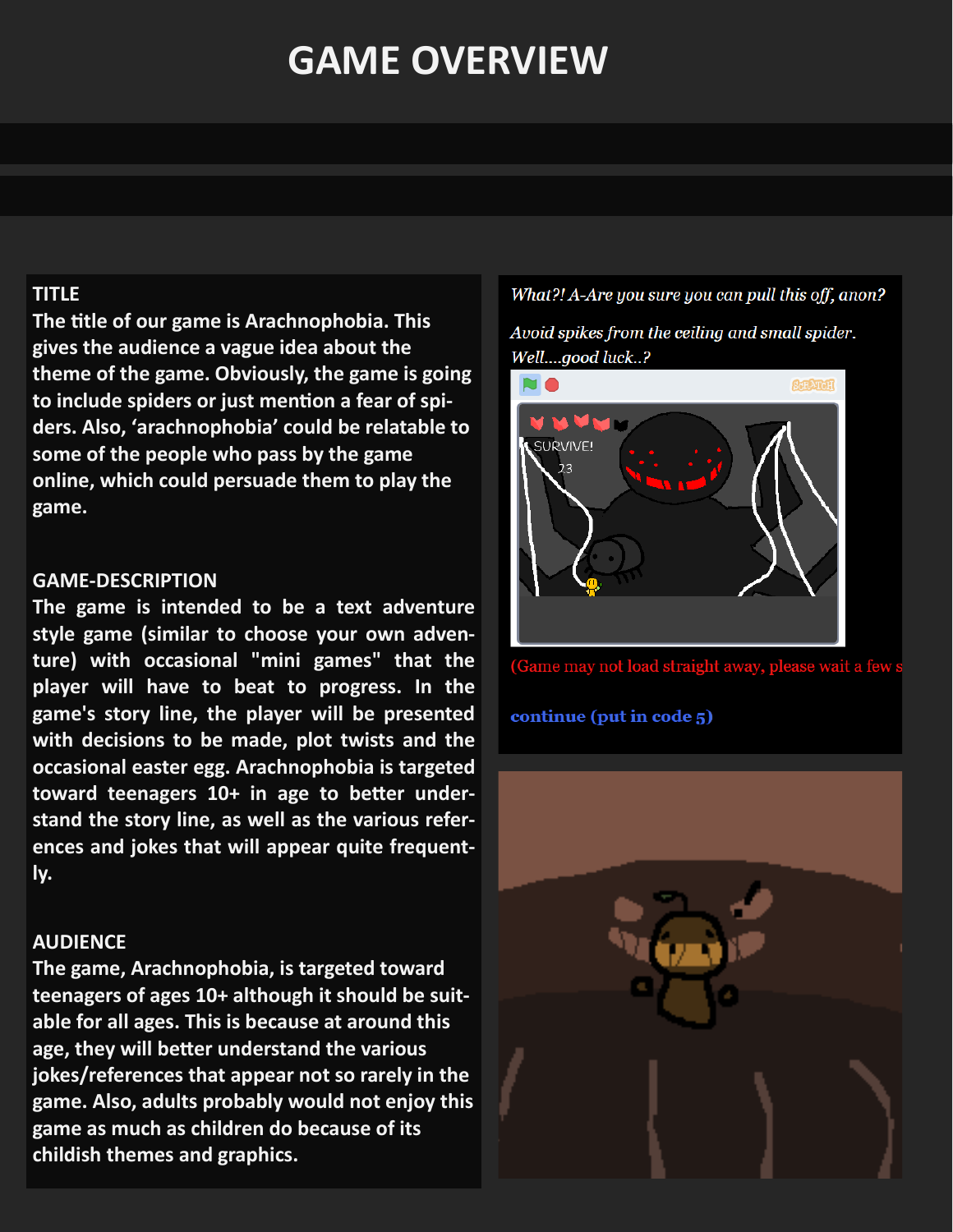# **GAME OVERVIEW**

#### **CHARACTERS/ROLES**

**The game is centered on the main protagonist and player character, Lemon Boy. The player's role is to complete the game by beating all the levels, and by choosing the correct options in the text part. The other main characters are a spider, nicknamed Ant (this stands for ANTagonist) with the actual name of Lord Araach. They play the role of the main antagonist, however they firstly appear as a helpful, friendly character. The other character that you meet is Eva, who gives you a couple of useful items then never appears in the game. Lemon Boy's character motivation is that he wants to return to normal size and find his way home, Araach/Ant wants to.. get rid of Lemon Boy, while Eva presents Lemon Boy with helpful items because she wants to see him succeed.** 

#### **ENVIRONMENT**

**he game takes place in a secret cave system underneath Lemon Boy's backyard. The cave is composed into 5 parts, an ant nest (first level) , a dirty cavern (second level), a flowering cave (third level), a mossy, lush area (fourth level) and a spider den (fifth level). The player will progressively enter each level and beat the boss, which is themed toward the levels themself, e.g. two ants, a stinkbug, a butterfly, a praying mantis and a spider.** 

#### **THEME**

**The theme of this game is cynical yet cutesy and bright. Inspired by games like Undertale and Omori, Arachnophobia follows a cute and colourful line but then takes quite a sad, dark turn at the end where Lemon Boy get's defeated and can't do anything about it. This is so somewhat shock the audience by changing up the story so drastically,**



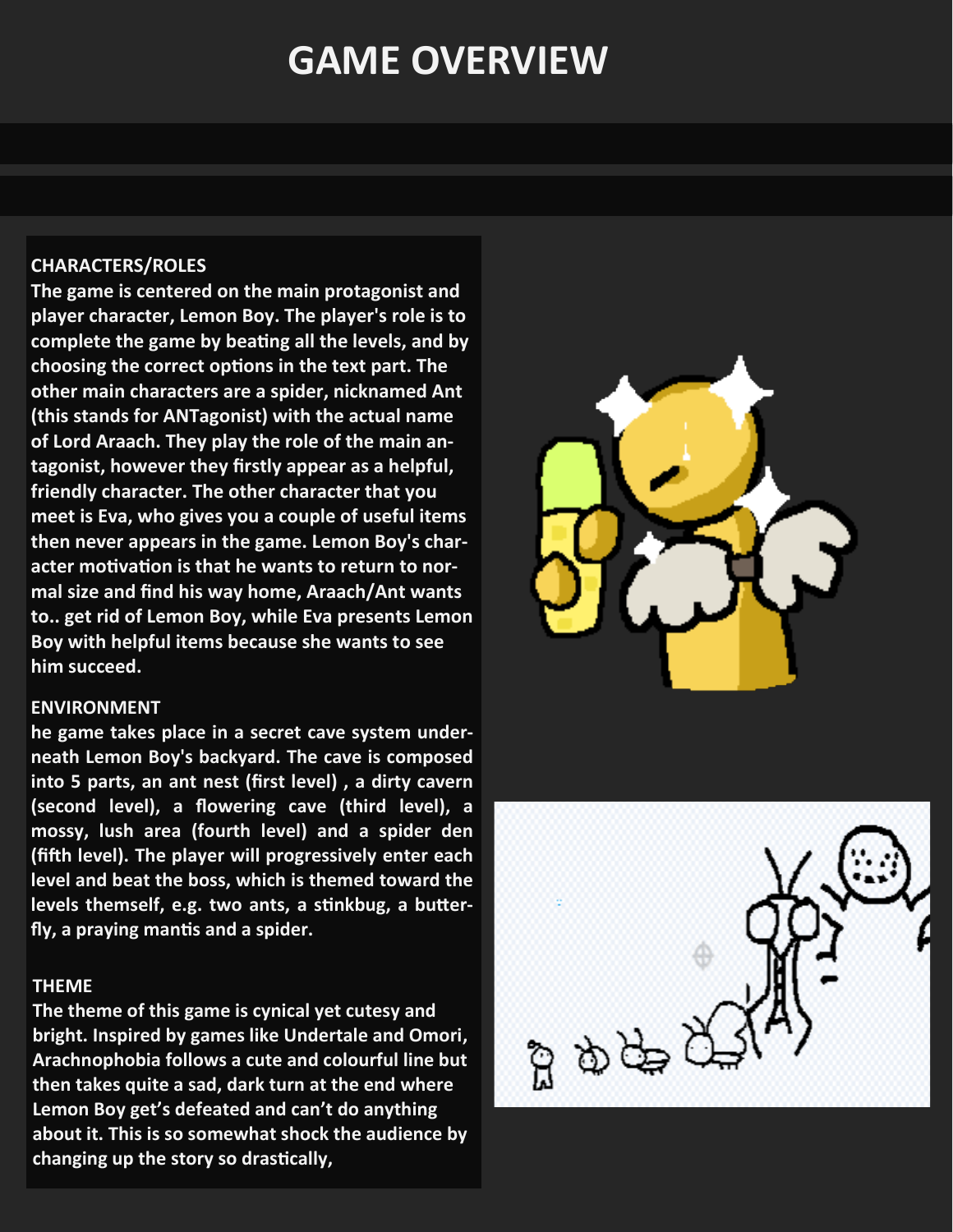# **GAMEPLAY / MECHANICS**

## **OBJECTIVES/GOALS**

**The game we are making will be a text adventure (similar to a choose your own adventure style game) with occasional "minigames" that you will have to beat to progress. The player's goal is to reach the end of the game, however Lemon Boy's canonical goal is to become regular size again, but this is never achieved. The player will reach the end of the game by selecting the right options in the text part, while beating all of the minigames to obtain a code that lets them progress.** 



### **PERSPECTIVE**

**The player will experience Arachnophobia from a sideways perspective, like a platformer style game. It will be rendered in 2D** 

### **CONTROLS**

**The controls will be a mouse/touchscreen, a keyboard with an up arrow, down arrow, left arrow and right arrow. It will also need WASD and a space bar. The mouse/touchscreen will be used to select different options in the main text part of the game, WASD and arrow keys will be used to move Lemon Boy around in the bossfights and space will be used to use various special abilities/items.** 

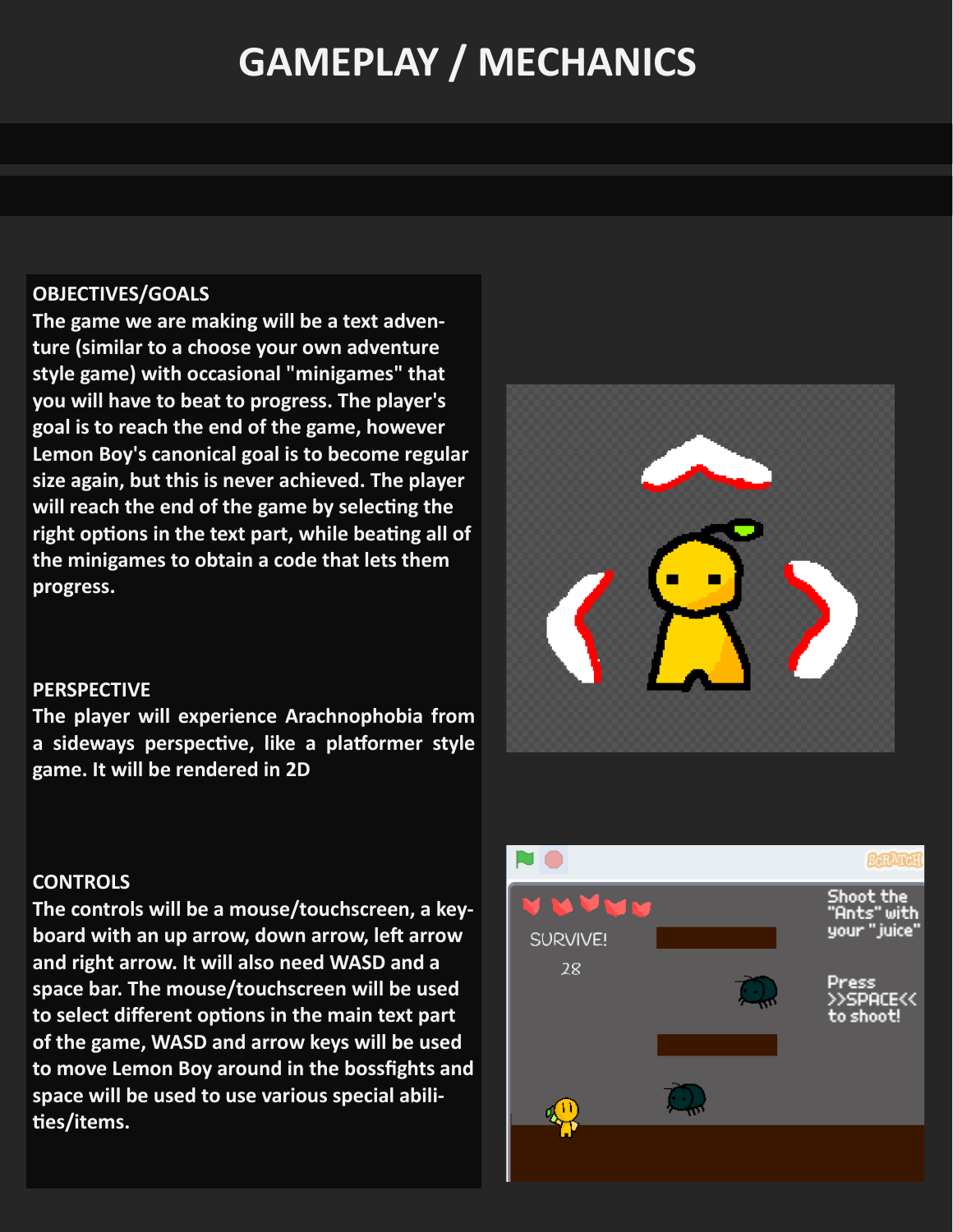# **TECHNICAL REQUIREMENTS**

### **PLATFORM**

**Arachnophobia is a multi-platform game. It is run mainly on Twine which is an app that let's you make text adventures. The other platform is Scratch which is what the boss battles are made on.**

#### **SYSTEM-REQUIREMENTS**

**The end user will need a computer, phone, ipad or tablet to play the game, and they will need to be connected to the internet as the game will be played online. It is recommended to play the game on the hich.io website, however it is possible to play with just the html file.** 

# What is the code word? enter the code here  $(OK)$  (Cancel)

### **RESOURCING/CAPABILITIES**

**The tools/resources we used were computers, a drawing tablet and the Scratch and Twine platforms. The skills and abilities we needed were the ability to code, make music and do art well in the style we were using.** 

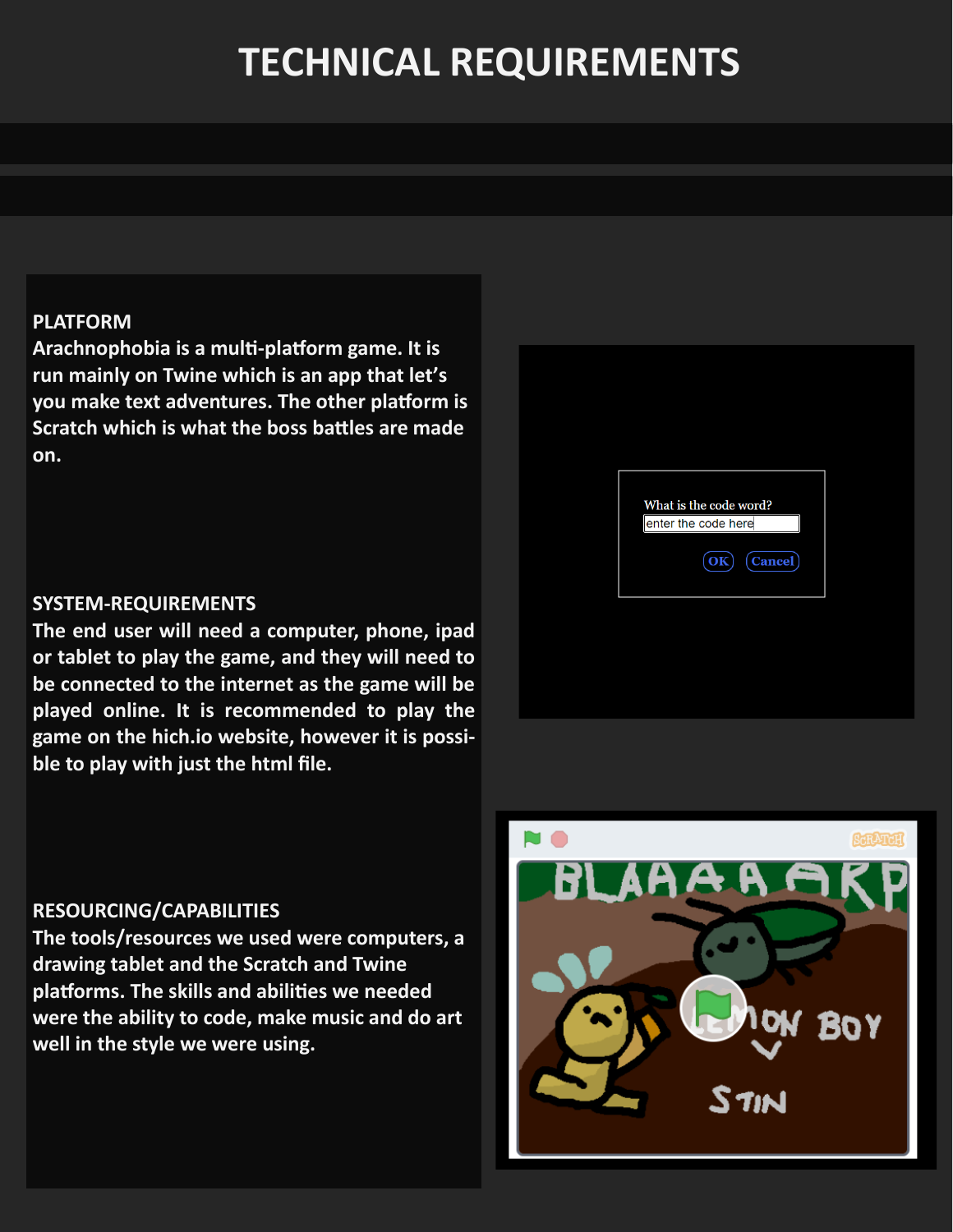# **VISUALS/ARTWORK/GRAPHICS**

### **STYLE**

**The game will be presented in a semi pixel art style, with cartoon-y characters, however most of the game will be presented in white text on a black background, with blue highlights for where you can click to link to another slide. Another aspect of the game's art style is that it looks (and is) mainly hand drawn, including characters, cut scenes, settings and bosses.** 



### **PROCESS**

**We make the outline of the character, then add colours, shadows and then backgrounds/details.**